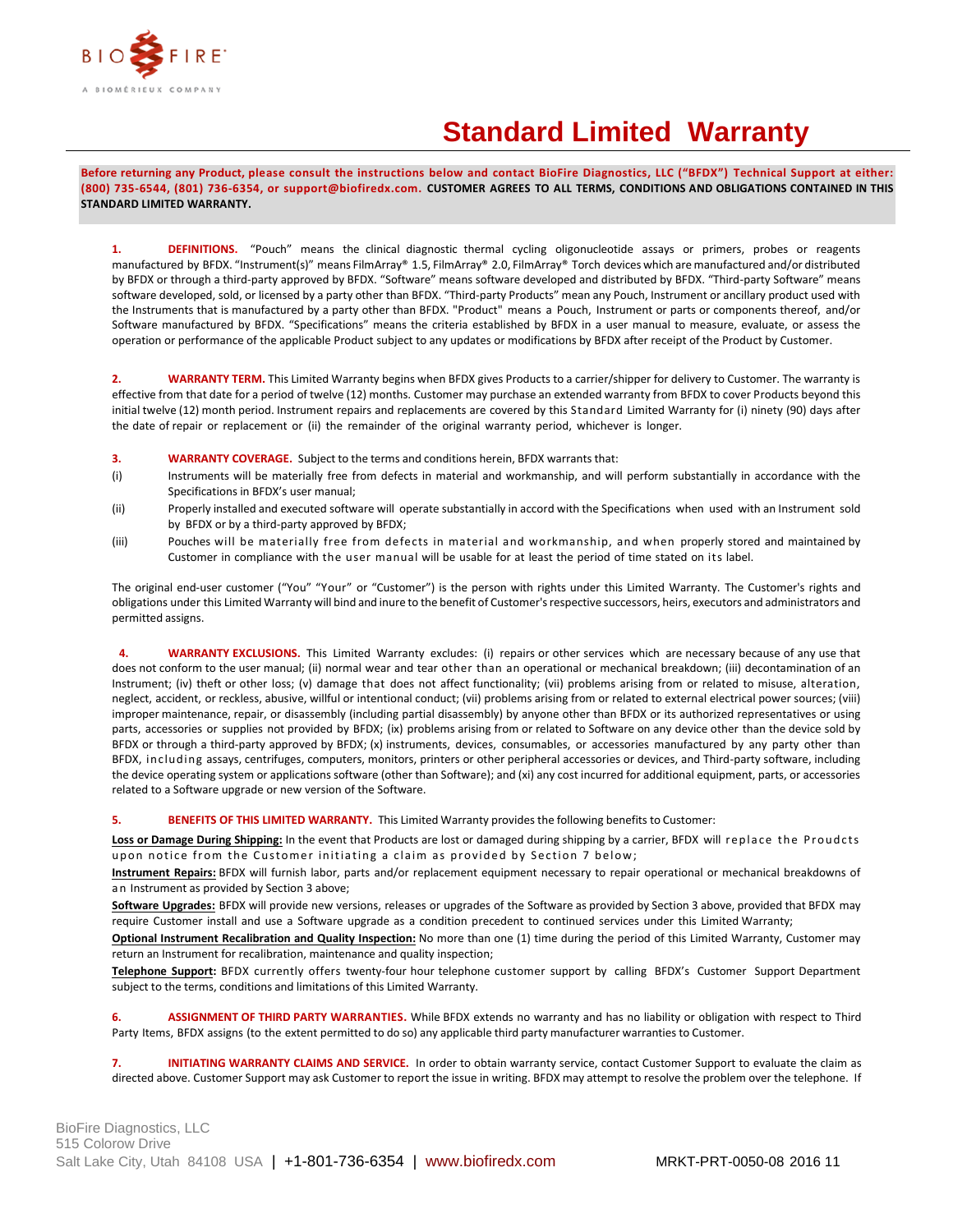

your problem cannot be resolved over the telephone, BFDX will determine (in its sole discretion) the most practicable resolution, which may include one or more of the following: (i) shipment of new or reconditioned replacement parts on an exchange basis together with instructions for Customer to perform installation, (ii) shipment of a new or reconditioned replacement Instrument that is at least functionally equivalent to the original Instrument on an exchange basis, (iii) shipment of a new, in-service or reconditioned Instrument that is at least functionally equivalent to the original Instrument on a temporary "loan" basis, (iv) assistance from BFDX's Field Support Specialists, or authorized distributors at Customer's location, or (v) issuance of a return material authorization (RMA) for Customer to return the Product for repair or replacement by BFDX. If BFDX elects to ship a replacement Product to Customer, the original Product becomes BFDX property upon Customer's receipt of the replacement. Customer must return the original Product to BFDX within twenty (20) days after Customer's receipt of the replacement Product, or pay BFDX the retail value of the replacement Product.

**8. CUSTOMER REQUIREMENTS TO RETURN FOR SERVICE.** If BFDX elects to repair a defective Product in its facility, the defective Product must be received by BFDX no later than thirty (30) days after the date BFDX issued the RMA. Prior to shipping the defective Product to BFDX, Customer must follow the return instructions specified by BFDX including, without limitation, decontamination, data backup procedures, other procedures specified by BFDX, and all shipping instructions. Failure to follow all instructions may result in delay of return of the Product. Customer is solely responsible for shipment of the Product to BFDX free of any biological, chemical or organic materials, agents or toxins and otherwise in accordance with all applicable laws, rules and regulations, and BFDX reserves the right to refuse delivery or return the product without service if Customer does not strictly comply with this requirement. Further, Customer is solely responsible for backing up any data to enable Customer to reconstruct or recover lost or altered data and for removing any confidential, proprietary or personal information. BFDX disclaims responsibility for any lost, damaged or destroyed software program, data or other information stored on any data storage media or any part of any Product covered by this Limited Warranty, and BFDX disclaims responsibility for deletion or alteration of the contents of any hard drive or data storage media which may occur during service of a Product. BFDX is not responsible for the restoration or reinstallation of any programs or data other than software installed by BFDX when the Instrument was originally manufactured. When making repairs, BFDX reserves the right to use reconditioned or replacement items or parts that are at least functionally equivalent to original manufacturer specifications.

**9. WARRANTY RETURNS FROM OUTSIDE THE U.S.** If an ITAR-controlled Instrument is to be returned to BFDX from outside the U.S., You must follow all steps set forth in Section 8. Failure to follow all instructions can result in a U.S. export violation, potentially necessitating acquiring a further export license. Further, shipping non-compliance may result in a several-week delay of the Instrument's return shipment to Customer. Customers outside the U.S. may be required to seek further information from their authorized distributor.

**10. WARRANTY SERVICE RESPONSE TIMES.** If a defective Product is sent to BFDX under an RMA, BFDX will repair or replace the Product and deliver it to a carrier for return shipment to Customer, as promptly as possible, and in most cases within ten (10) working days after BFDX's receipt of the defective Product and all required RMA documentation. Except for incremental shipping costs as provided above, BFDX will not be liable for any delay in providing services under this Limited Warranty.

**11. BREACH.** In the event of any breach of this Limited Warranty: (i) as to Instruments, Your sole remedy will be for BFDX to repair or replace the Instrument with new or refurbished parts, free of charge, at BFDX's facility and (ii) as to Software or Pouches, Your sole remedy will be for BFDX to repair, replace or correct such Software or Pouches (including, at BFDX's election, replacement with a new version of the Software). This Limited Warranty specifically includes labor and materials. BFDX will pay all costs associated with shipping and return shipping of Products only during the term of this Limited Warranty.

**12. LIMITATIONS.** Except as expressly set forth above, BFDX makes no further or additional representations or warranties of any kind or nature with respect to the Products. Any description of the Products contained on BFDX's website or promotional materials is for the sole purpose of identifying them. No affirmation of fact or promise made by BFDX, on its website or otherwise, will constitute a warranty that the Products will conform to the affirmation or promise. BFDX DISCLAIMS ALL IMPLIED WARRANTIES, INCLUDING, WITHOUT LIMITATION, ANY IMPLIED WARRANTIES OF TITLE, NONINFRINGEMENT, INTEROPERABILITY, MERCHANTABILITY OR FITNESS FOR A PARTICULAR PURPOSE. BFDX DOES NOT WARRANT, GUARANTEE, OR MAKE ANY REPRESENTATIONS THAT THE SOFTWARE IS ERROR-FREE OR WILL OPERATE WITHOUT INTERRUPTION. The entire risk arising out of the use or performance of the Products remains with Customer. BFDX will not be liable for loss of or damage to systems, programs, or data; cost of procurement of substitute goods, services, or technology; or any special, indirect, incidental, consequential, or exemplary damages including, but not limited to, damages for loss of business profits or business interruption, based upon principles of contract, warranty, negligence, strict liability or other tort, breach of any statutory duty, principles of indemnity or contribution, or any other theory of liability, even if BFDX has been advised of the possibility of such damages. Notwithstanding anything to the contrary in this Limited Warranty, in no event will the liability of BFDX (whether arising from a claim based on contract, warranty, tort or otherwise), if any, to Customer under this Limited Warranty exceed the actual amount received by BFDX in connection with its sale or distribution of the applicableProduct(s).

## **13. MISCELLANEOUS.**

- (i) All Limited Warranty provisions and agreements will be binding upon and ensure to the benefit of the parties and their respective legal representatives, successors and assigns. BFDX may assign its rights and delegate its duties under this Limited Warranty by written notice to Customer.
- (ii) This Limited Warranty and the related certificate of coverage constitute the entire understanding of the parties with respect to the subject matter hereof. No amendment, modification, rescission or alteration of these terms will be binding unless made in writing, and signed by BFDX.
- (iii) Every provision of this Limited Warranty is intended to be severable. If any term or provision is illegal or invalid for any reason whatsoever, such illegality or invalidity will not affect the validity of the remainder of this Limited Warranty.